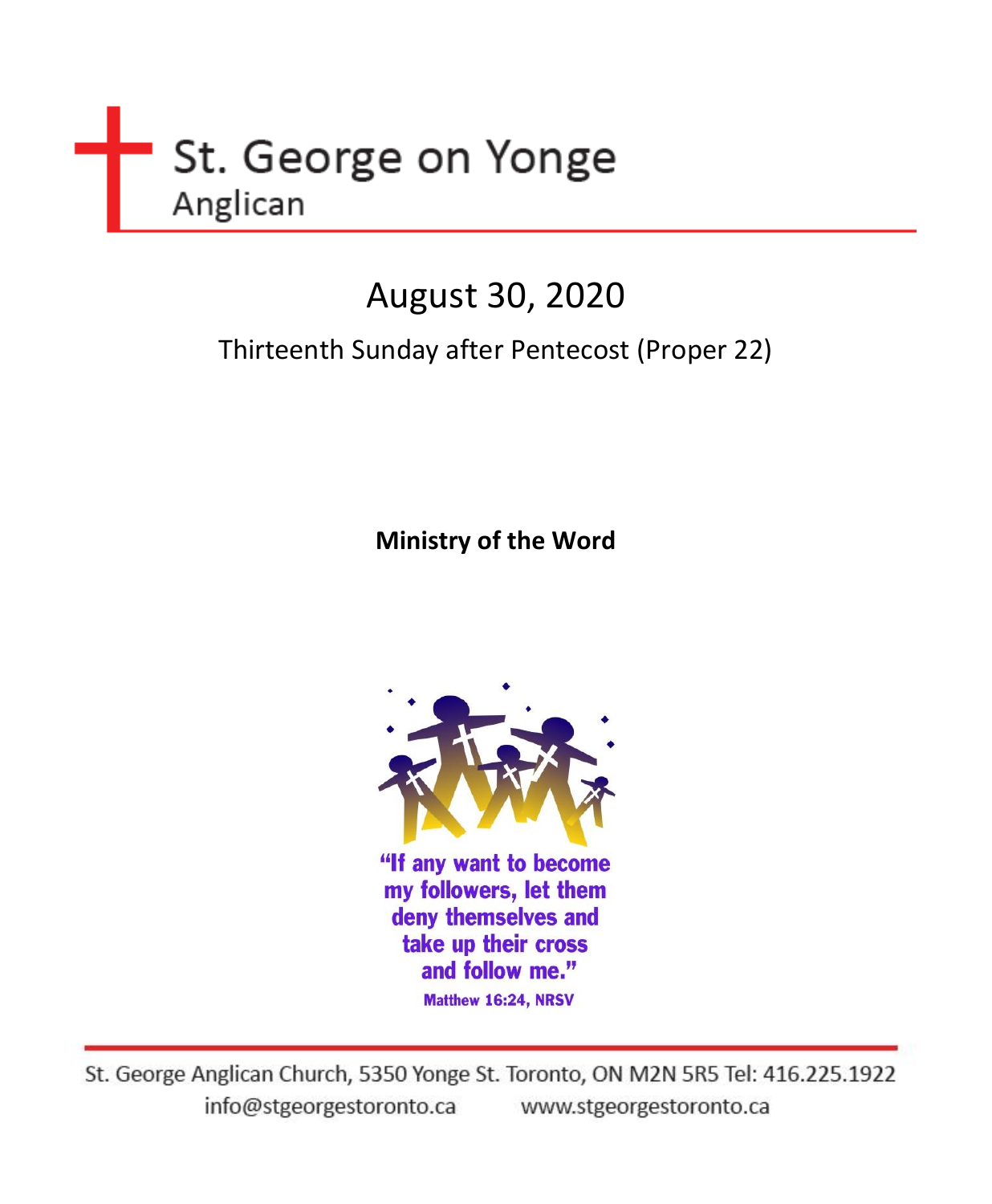# **The Gathering of the Community**

## **Prelude**

## **Hymn** #323 "Ye Holy Angles Bright" Text by Richard Baxter

| 1 | Ye holy angels bright,<br>who wait at God's right hand,<br>or through the realms of light | 4 | My soul, bear thou thy part,<br>triumph in God above,<br>and with a well-tuned heart |
|---|-------------------------------------------------------------------------------------------|---|--------------------------------------------------------------------------------------|
|   | fly at your Lord's command,                                                               |   | sing thou the songs of love!                                                         |
|   | assist our song,                                                                          |   | Let all thy days                                                                     |
|   | or else the theme                                                                         |   | till life shall end,                                                                 |
|   | too high doth seem                                                                        |   | whate'er God send,                                                                   |
|   | for mortal tongue.                                                                        |   | be filled with praise.                                                               |

## **Greeting and Collect for Purity and Collect for Purity and Collect for Purity According to According the Collect of Purity According to According the Purity According to According the Purity According to According the Pur**

- *Celebrant* The grace of our Lord Jesus Christ, and the love of God, and the fellowship of the Holy Spirit, be with you all.
- *People* **And also with you.**
- *Celebrant* Almighty God,
- *People* **to you all hearts are open, all desires known, and from you no secrets are hidden. Cleanse the thoughts of our hearts by the inspiration of your Holy Spirit, that we may perfectly love you, and worthily magnify your holy name; through Christ our Lord. Amen.**

## **Glory to God** [Hymn #686] **page 186 page 186**

- *Celebrant* Glory to God in the highest,
- *People* **and peace to his people on earth.**

**Lord God, heavenly king, almighty God and Father, we worship you, we give you thanks, we praise you for your glory.**

**Lord Jesus Christ, only Son of the Father, Lord God, Lamb of God, you take away the sin of the world: have mercy upon us; you are seated at the right hand of the Father: receive our prayer.**

**For you alone are the Holy One, you alone are the Lord, you alone are the Most High, Jesus Christ, with the Holy Spirit, in the glory of God the Father. Amen.**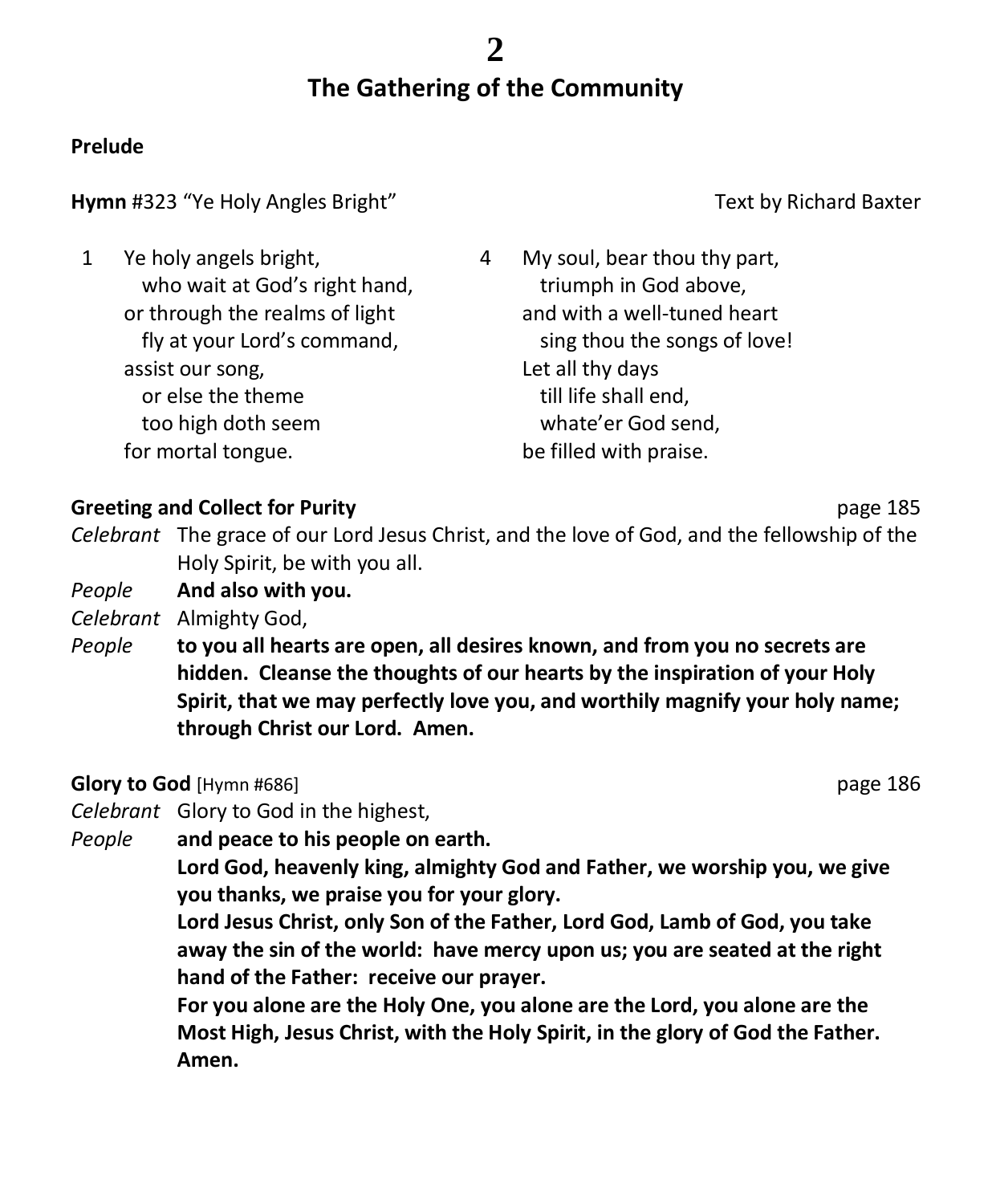# **Collect of the Day**

*Celebrant* Let us pray.

*People* **Author and Giver of all good things, graft in our hearts the love of your name, increase in us true religion, nourish us in all goodness, and of your great mercy keep us in the same; through Jesus Christ our Lord, who lives and reigns with you and the Holy Spirit, one God, now and for ever. Amen.**

# **The Proclamation of the Word**

Reading: Jeremiah 15:15–21

*Reader* A reading from the Book of Jeremiah.

**<sup>15</sup>** O LORD, you know;

remember me and visit me,

 and bring down retribution for me on my persecutors.

In your forbearance do not take me away; know that on your account I suffer insult.

**<sup>16</sup>** Your words were found, and I ate them, and your words became to me a joy and the delight of my heart;

for I am called by your name,

O LORD, God of hosts.

**<sup>17</sup>** I did not sit in the company of merrymakers,

nor did I rejoice;

under the weight of your hand I sat alone, for you had filled me with indignation.

**<sup>18</sup>** Why is my pain unceasing, my wound incurable,

refusing to be healed?

Truly, you are to me like a deceitful brook, like waters that fail.

*Reader* The Word of the Lord. *People* **Thanks be to God.**

**<sup>19</sup>** Therefore thus says the LORD:

If you turn back, I will take you back, and you shall stand before me.

If you utter what is precious, and not what is worthless,

you shall serve as my mouth.

It is they who will turn to you, not you who will turn to them.

**<sup>20</sup>** And I will make you to this people a fortified wall of bronze;

they will fight against you,

but they shall not prevail over you,

for I am with you

 to save you and deliver you, says the LORD.

**<sup>21</sup>** I will deliver you out of the hand of the wicked,

 and redeem you from the grasp of the ruthless.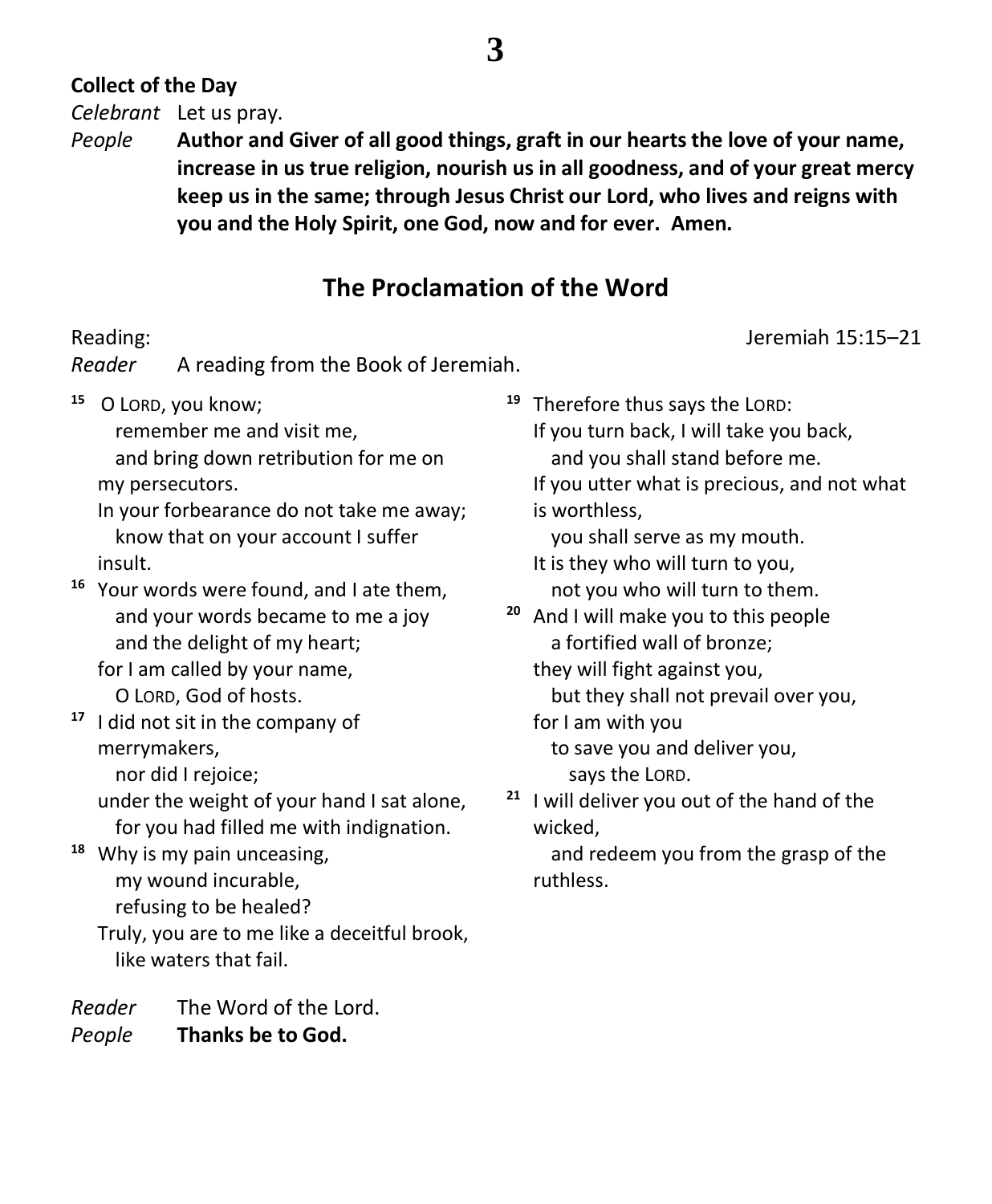### **Psalm 26:1–8**

- **<sup>1</sup>** Give judgement for me, O Lord, For I have lived with integrity; I have trusted in the Lord and have not faltered.
- **<sup>2</sup>** Test me, O Lord, and try me; Examine my heart and my mind.
- **3** For your love is before my eyes; I have walked faithfully with you.
- **4** I have not sat with the worthless, Nor do I consort with the deceitful.
- **5** I have hated the company of evildoers; I will not sit down with the wicked.
- **6** I will wash my hands in innocence, O Lord, That I may go in procession round your altar,
- **7** singing aloud a song of thanksgiving, and recounting all your wonderful deeds.
- **8** Lord, I love the house in which you dwell And the place where your glory abides

**God of love and mercy, give us clean hands and pure hearts, that we may walk in innocence and come to your eternal dwelling, to praise you in the company of your saints for ever. Amen.**

**4**

#### **Gradual Hymn** #715 "Alleluia"

Holy Gospel: Matthew 16:21–28 *Subdeacon* The Lord be with you. *People* **And also with you.** *Subdeacon* The Holy Gospel of our Lord Jesus Christ according to Matthew. *People* **Glory to you, Lord Jesus Christ.**

 $21$  From that time on, Jesus began to show his disciples that he must go to Jerusalem and undergo great suffering at the hands of the elders and chief priests and scribes, and be killed, and on the third day be raised.  $^{22}$  And Peter took him aside and began to rebuke him, saying, "God forbid it, Lord! This must never happen to you."  $^{23}$  But he turned and said to Peter, "Get behind me, Satan! You are a stumbling-block to me; for you are setting your mind not on divine things but on human things."

 $24$  Then Jesus told his disciples, "If any want to become my followers, let them deny themselves and take up their cross and follow me.  $25$  For those who want to save their life will lose it, and those who lose their life for my sake will find it. <sup>26</sup> For what will it profit them if they gain the whole world but forfeit their life? Or what will they give in return for their life?

<sup>27</sup> "For the Son of Man is to come with his angels in the glory of his Father, and then he will repay everyone for what has been done.  $^{28}$  Truly I tell you, there are some standing here who will not taste death before they see the Son of Man coming in his kingdom."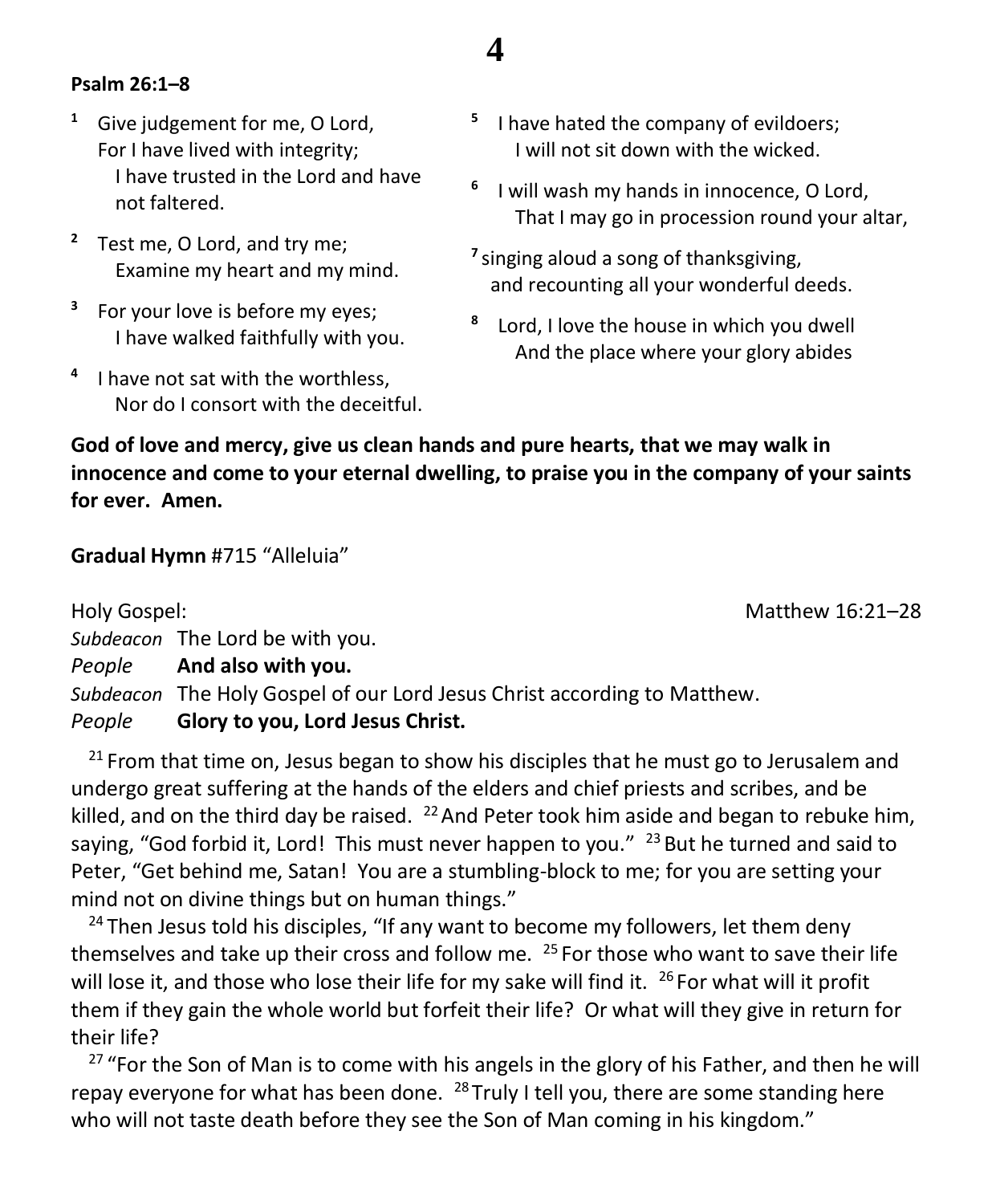**5**

*Subdeacon* The Gospel of Christ. *People* **Praise to you, Lord Jesus Christ.**

Reflection

*A time for silent reflection is kept.*

## **The Nicene Creed** page 188

*Celebrant* Let us confess our faith, as we say,

*People* **We believe in one God, the Father, the Almighty, maker of heaven and earth, of all that is, seen and unseen.**

**We believe in one Lord, Jesus Christ, the only Son of God, eternally begotten of the Father, God from God, Light from Light, true God from true God, begotten, not made, of one being with the Father. Through him all things were made. For us and for our salvation he came down from heaven: by the power of the Holy Spirit he became incarnate from the Virgin Mary, and was made man. For our sake he was crucified under Pontius Pilate; he suffered death and was buried. On the third day he rose again in accordance with the scriptures; he ascended into heaven and is seated at the right hand of the Father. He will come again in glory to judge the living and the dead, and his kingdom will have no end.**

**We believe in the Holy Spirit, the Lord, the giver of life, who proceeds from the Father. With the Father and the Son he is worshipped and glorified. He has spoken through the prophets. We believe in one holy catholic and apostolic Church. We acknowledge one baptism for the forgiveness of sins. We look for the resurrection of the dead, and the life of the world to come. Amen.**

# **The Prayers of the People**

*Leader* Lord, in your mercy, *People* **Hear our prayer.**

## **Confession and Absolution page 191 page 191**

*Celebrant* Dear friends in Christ, God is steadfast in love and infinite in mercy; he welcomes sinners and invites them to his table. Let us confess our sins, confident in God's forgiveness.

*Silence is kept.*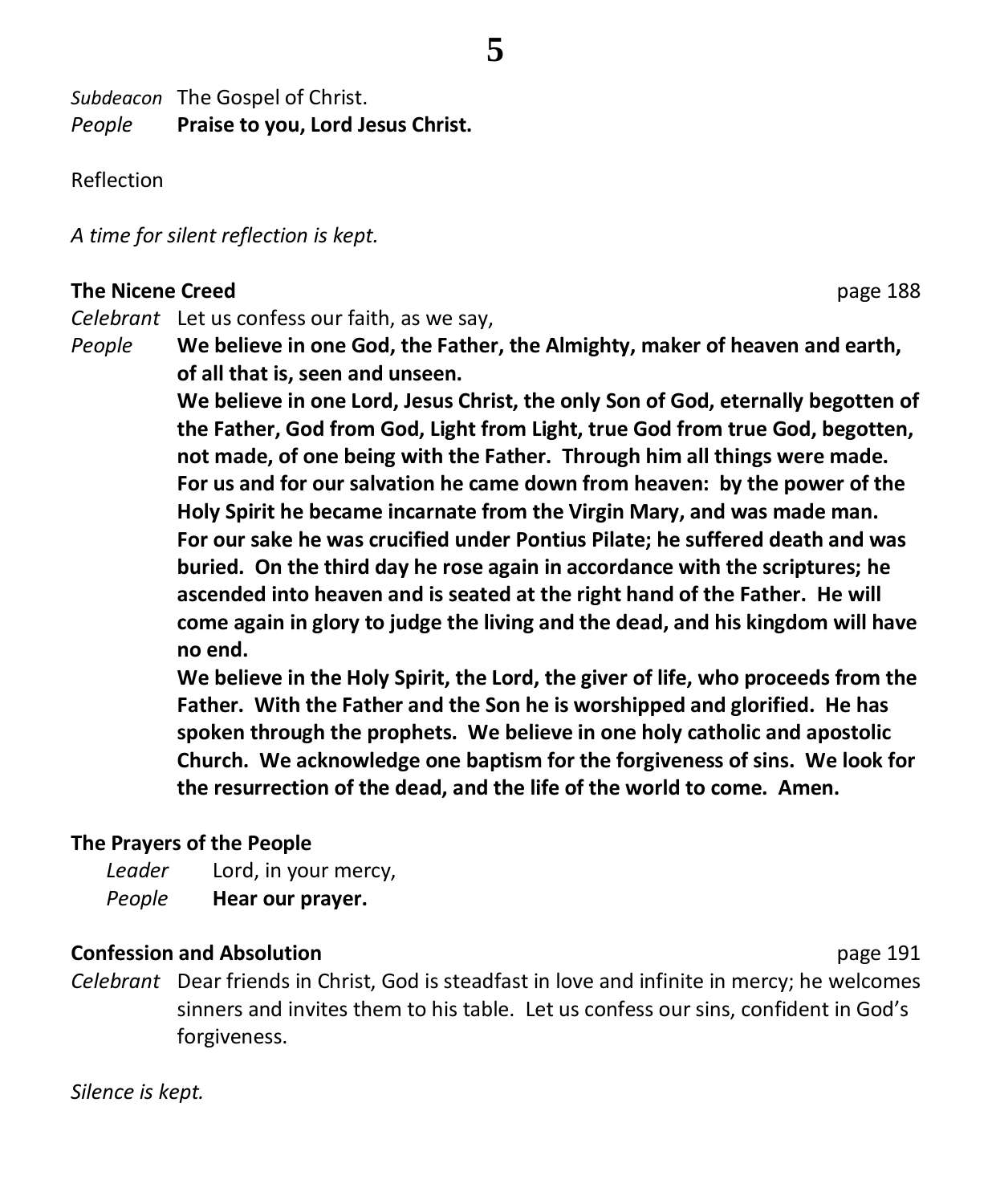# **6**

*Celebrant* Most merciful God,

- *People* **we confess that we have sinned against you in thought, word, and deed, by what we have done, and by what we have left undone. We have not loved you with our whole heart; we have not loved our neighbours as ourselves. We are truly sorry and we humbly repent. For the sake of your Son Jesus Christ, have mercy on us and forgive us, that we may delight in your will, and walk in your ways, to the glory of your name. Amen.**
- *Celebrant* Almighty God have mercy upon you, pardon and deliver you from all your sins, confirm and strengthen you in all goodness, and keep you in eternal life; through Jesus Christ our Lord. **Amen.**

#### **The Lord's Prayer**

*Celebrant* And now, as our Saviour Christ hath taught us, we are bold to say: *People* **Our Father, who art in heaven, hallowed be thy name, thy kingdom come, thy will be done, on earth as it is in heaven. Give us this day our daily bread. And forgive us our trespasses, as we forgive those who trespass against us. And lead us not into temptation, but deliver us from evil. For thine is the kingdom, the power, and the glory, for ever and ever. Amen.**

#### **The Peace** page 192

*Celebrant* The peace of the Lord be always with you.

*People* **And also with you.**

#### **The Prayer over the Gifts**

*Celebrant* Let us pray.

*People* **Merciful God, receive all we offer you this day. Give us grace to love one another that your love may be made perfect in us. We ask this in the name of Jesus Christ our Lord. Amen.**

#### **Doxology**

*Celebrant* Glory to god,

*People* **whose power, working in us, can do infinitely more than we can ask or imagine. Glory to God from generation to generation, in the Church and in Christ Jesus, for ever and ever. Amen.**

#### **Blessing**